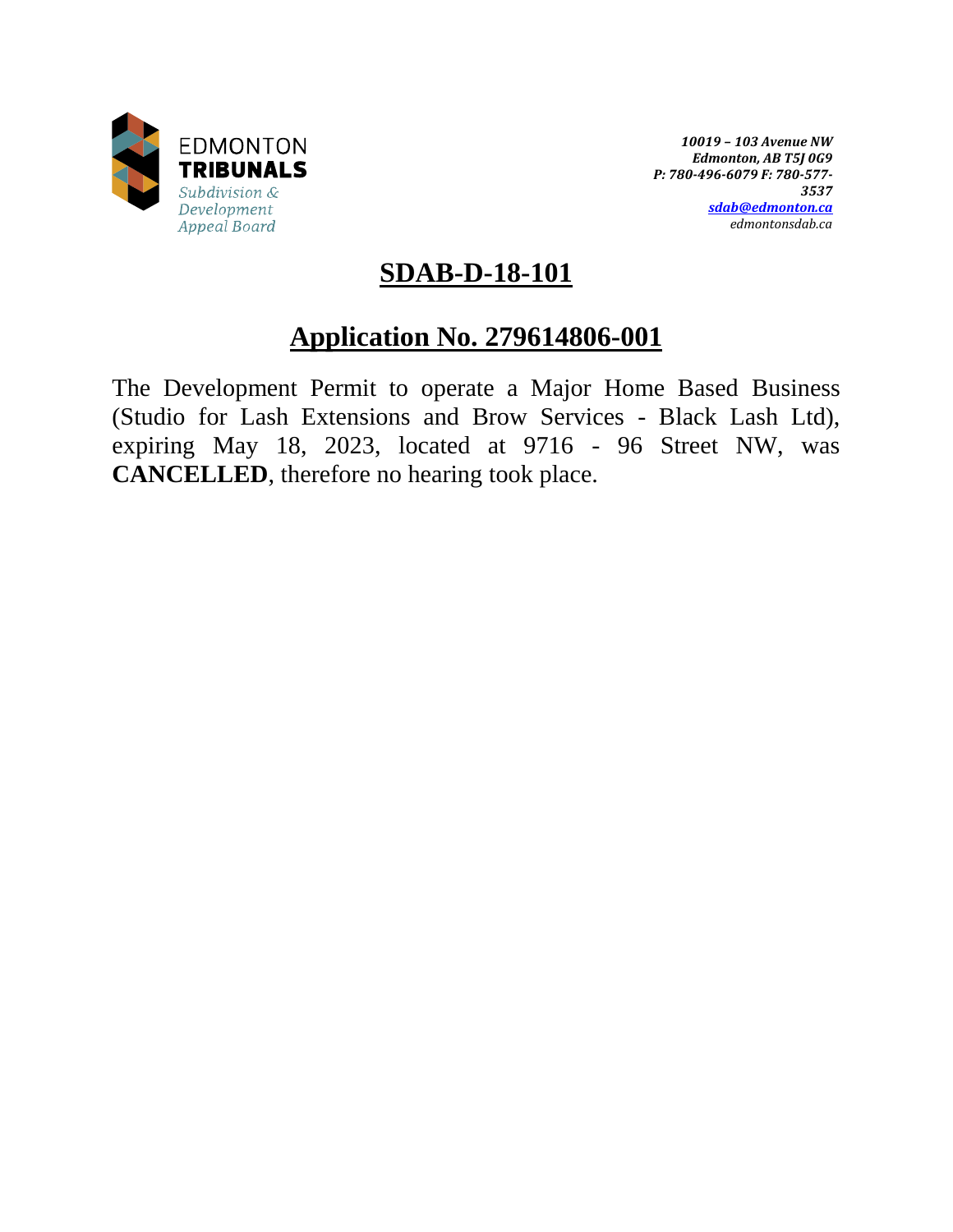

*10019 – 103 Avenue NW Edmonton, AB T5J 0G9 P: 780-496-6079 F: 780-577- 3537 [sdab@edmonton.ca](mailto:sdab@edmonton.ca) edmontonsdab.ca*

Date: July 20, 2018 Project Number: 275243524-001 File Number: SDAB-D-18-102

## **Notice of Decision**

[1] On July 12, 2018, the Subdivision and Development Appeal Board (the "Board") heard an appeal that was filed on **June 14, 2018**. The appeal concerned the decision of the Development Authority, issued on May 31, 2018, to refuse the following development:

> **Remove a portion of an approved landscaped yard to develop additional parking spaces to an existing Professional, Financial, Office Support Service and Indoor Participant Recreation Services site - Existing without Permits (reference Development Permit 174584031- 001).**

- [2] The subject property is on Plan 1523562 Blk 6 Lot 2, located at 3470 Allan Drive SW, within the DC1 Direct Development Control Provision (Bylaw 17739). The Ambleside Neighbourhood Structure Plan and the Windermere Area Structure Plan apply to the subject property.
- [3] The following documents were received prior to the hearing and form part of the record:
	- A copy of the Development Permit application with attachments, proposed plans, and the refused Development Permit;
	- The Development Officer's written submission; and
	- The Appellant's written submissions.

### **Preliminary Matters**

- [4] At the outset of the appeal hearing, the Presiding Officer confirmed with the parties in attendance that there was no opposition to the composition of the panel.
- [5] The Presiding Officer outlined how the hearing would be conducted, including the order of appearance of parties, and no opposition was noted.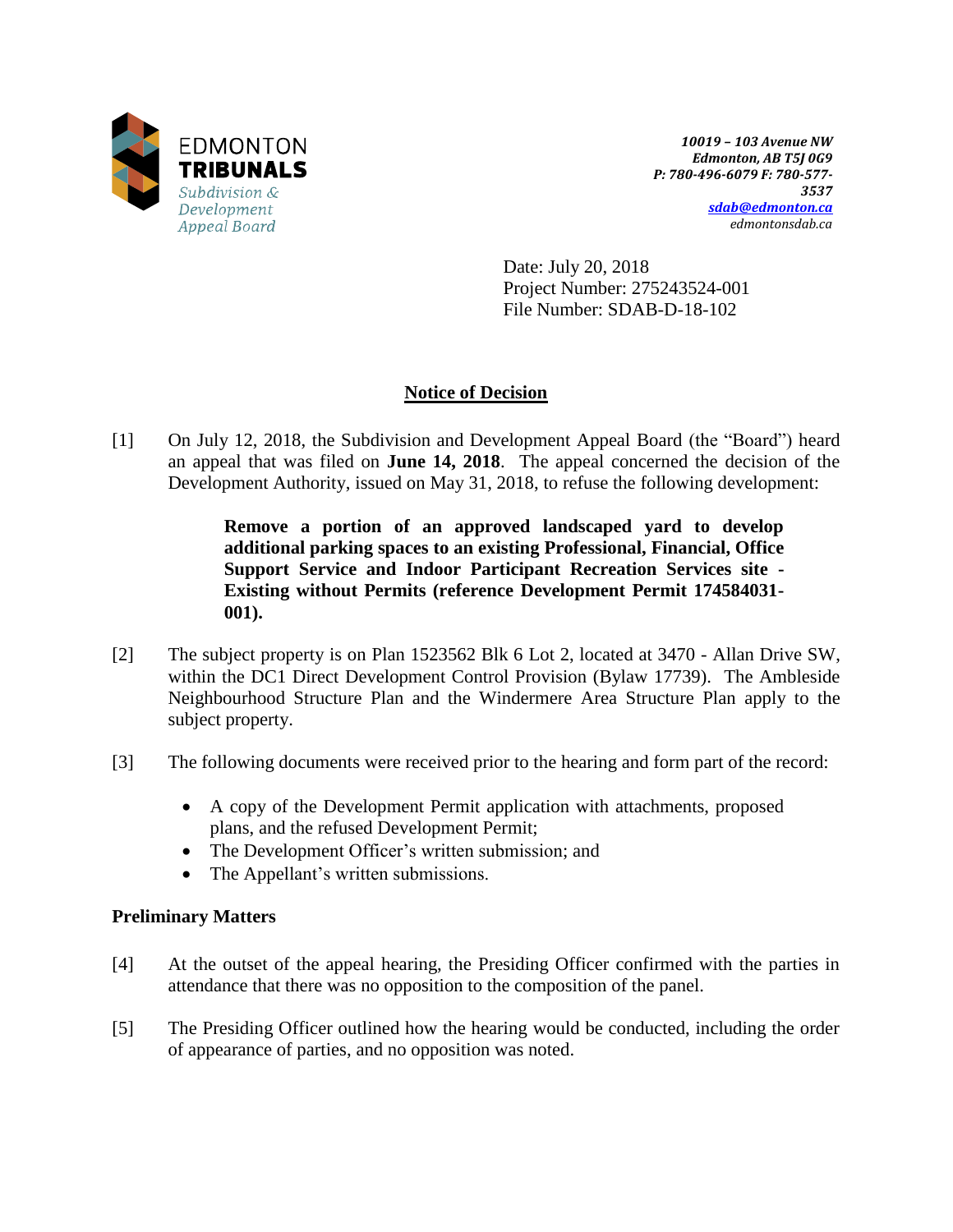[6] The appeal was filed on time, in accordance with section 686 of the *Municipal Government Act*, RSA 2000, c M-26.

#### **Summary of Hearing**

- [7] At the outset of the hearing the Presiding Officer explained that because the proposed development is located within a Direct Development Control District, the Board's authority is limited by section 685(4) of the *Municipal Government Act*. The Agent representing the Appellant was asked to indicate how the Development Authority failed to follow Council's directions.
	- *i) Position of Mr. M. Saeed, representing the Appellant, Windermere Professional Centre Inc.*
- [8] Mr. Saeed is aware that the Development Officer cannot vary the regulations of the DC1 Direct Development Control Provision.
- [9] In his opinion, the proposed development will not have any negative impact on neighbouring property owners.
- [10] The landscaped area was removed and a sidewalk was added.
- [11] The existing canopy was designed to protect the entrance from the weather elements.
- [12] The building is situated a great distance from the fence. The fence is high, which will mitigate any privacy issues on adjacent properties.
- [13] They are willing to plant trees in the front if required.
- [14] It is Mr. Saeed's opinion, the Development Officer did not review the proposed development beyond the regulations of the *Edmonton Zoning Bylaw*.
- [15] Mr. Saeed provided the following information in response to questions by the Board:
	- a. He believes the Development Officer followed the directions of Council. However, the Development Officer could have reviewed the proposed development beyond the regulations of the *Edmonton Zoning Bylaw* if the *Garneau Community League v Edmonton (City),* 2017 ABCA 374 decision did not exist.
	- b. In his opinion, the Board has the authority to grant the variances even if the Development Officer cannot.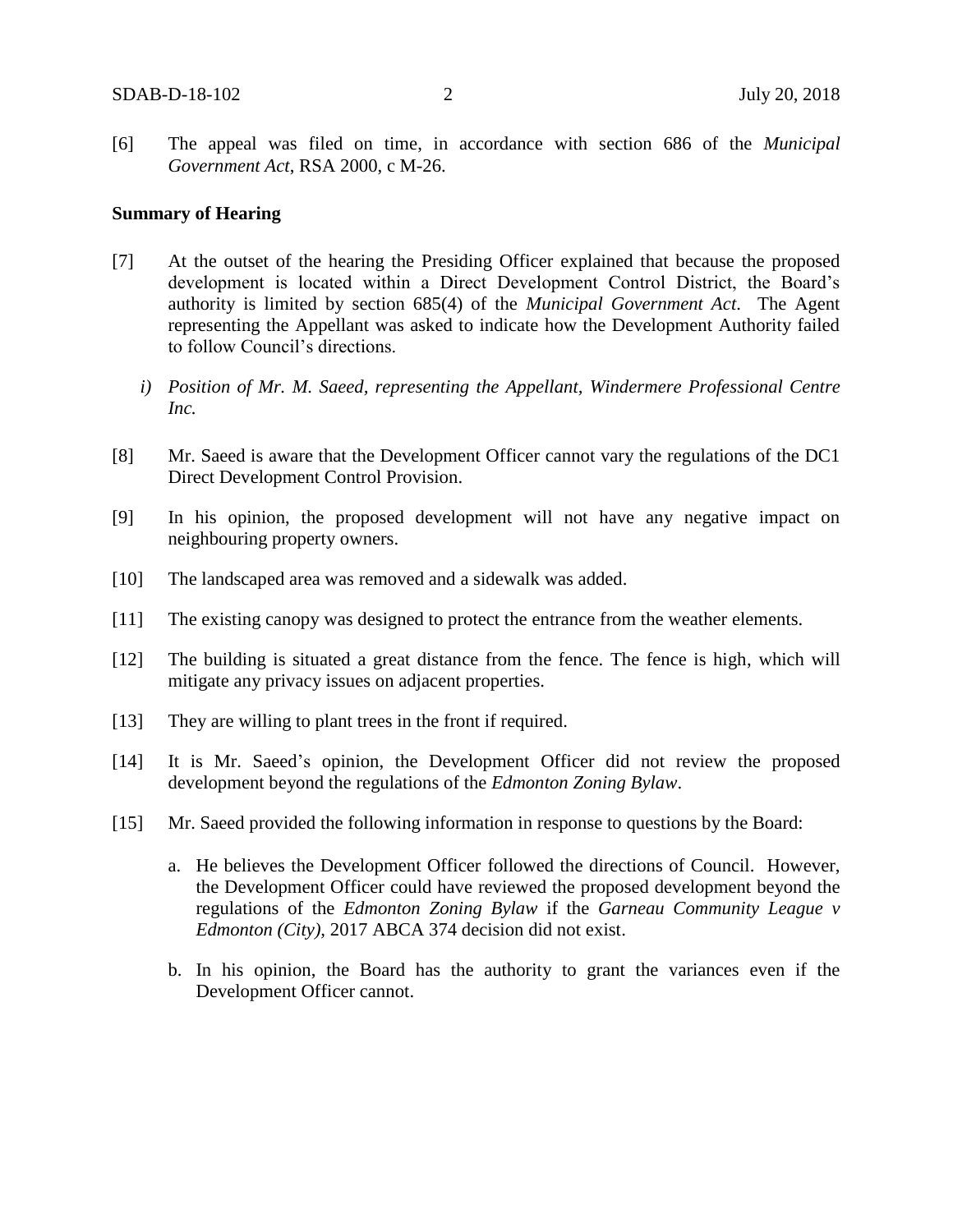- *ii) Position of the Development Officer, Ms. C. Louie, speaking on behalf of Ms. C. Li*
- [16] Ms. Louie provided the following information in response to questions by the Board:
	- a. The Development Officer does not have the authority to grant variances in this DC1 Direct Development Control Provision even if it is a minor variance.
	- b. Ms. Louie confirmed that the Board does not have the authority to grant the required variances.

#### *iii) Rebuttal of the Appellant*

- [17] There is no section in the *Edmonton Zoning Bylaw* where the Development Officer does not have the discretion to grant a variance in the Direct Development Control District.
- [18] Mr. Saeed referred to section 55 of the *Edmonton Zoning Bylaw* that refers to the landscaping requirements, which in his opinion, is general.
- [19] In his opinion, the Development Officer and the Board has the authority vary the regulations of the Direct Development Control District per section 11.3 of the *Edmonton Zoning Bylaw*.
- [20] The subject building is existing and the only variance is for landscaping.

#### **Decision**

[21] The appeal is **DENIED** and the decision of the Development Authority is **CONFIRMED**. The development is **REFUSED**.

#### **Reasons for Decision**

- [22] The proposed development is within the DC1 Direct Development Control Provision (Bylaw 17739).
- [23] The Board is bound by section 685(4) of the *Municipal Government Act* that states:

Despite subsections (1), (2) and (3), if a decision with respect to a development permit application in respect of a direct control district

(a) …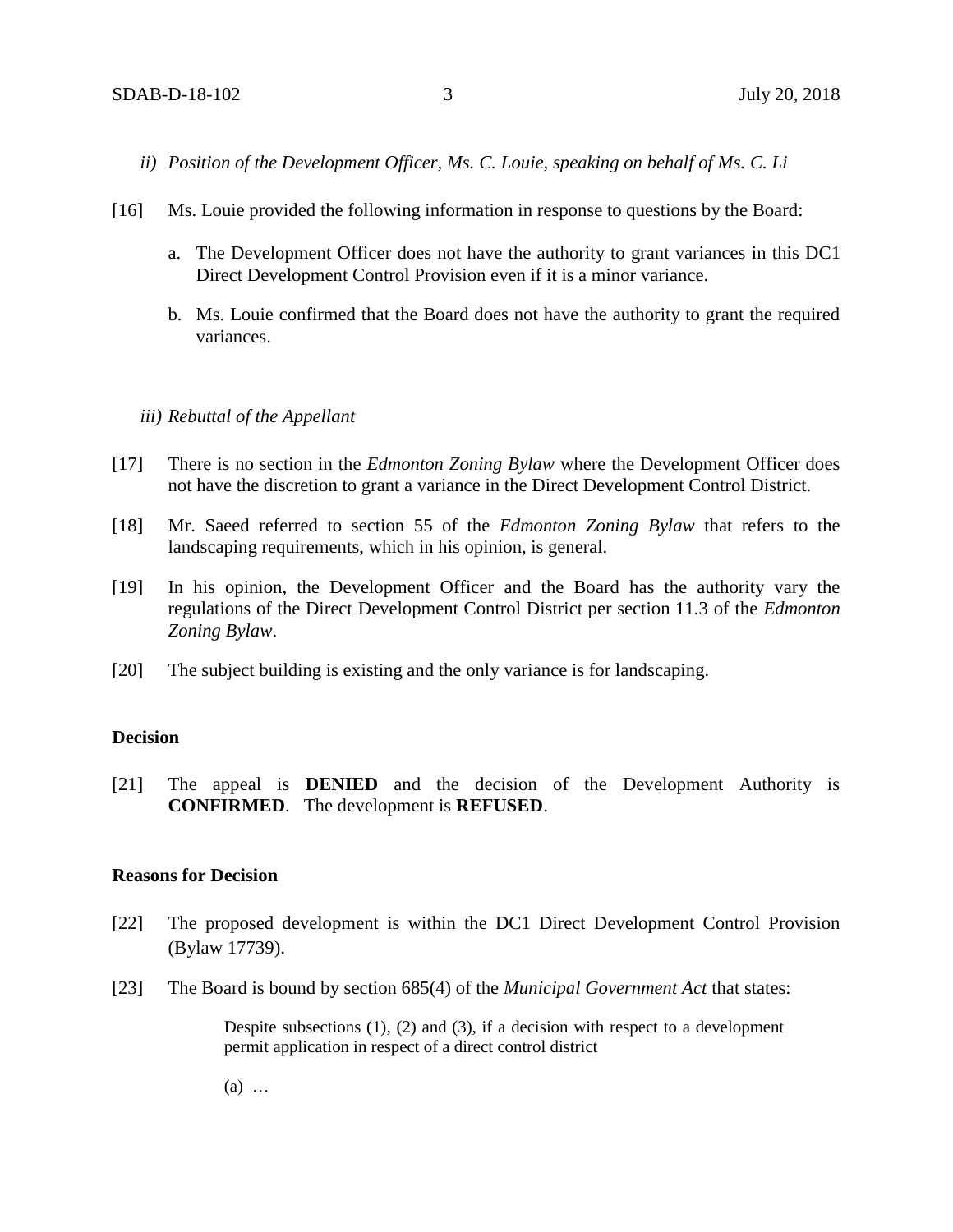- (b) is made by a development authority, the appeal is limited to whether the development authority followed the directions of council, and if the subdivision and development appeal board finds that the development authority did not follow the directions it may, in accordance with the directions, substitute its decision for the development authority's decision.
- [24] The Board is restricted in its duties and is limited to determine whether or not the Development Authority followed the directions of Council.
- [25] The Board determined the Development Authority did follow the directions of Council for the following reasons:
	- 1. The Agent for the Appellant indicated that they believe the Development Authority followed the directions of Council.
	- 2. The Board was not presented any further information that would have provided the Board the opportunity to consider that the Development Authority did not follow the directions of Council.
- [26] For these reasons, the appeal is denied.

Mr. V. Laberge, Presiding Officer Subdivision and Development Appeal Board

Board Members in Attendance: Ms. P. Jones; Ms. L. Gibson; Mr. R. Handa; Ms. K. Thind